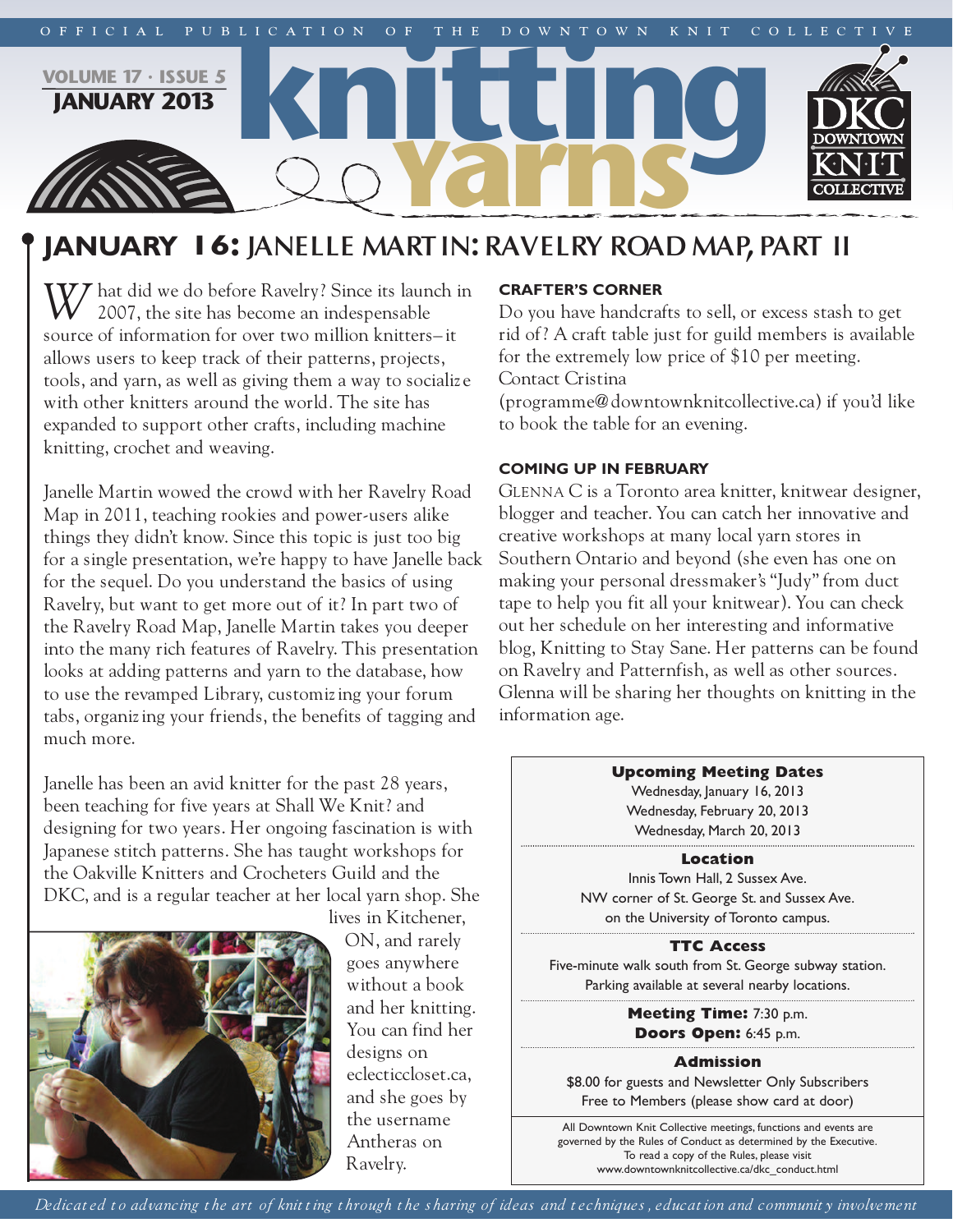## **highlights of the deCember 2012 meeting** by Heather Brady

Approximately 150 people (both models and audience members) were in attendance for our yearly fashion show.

## **Announcements**

The spring focus group has been tentatively scheduled for May 13. If you wish to participate, please contact Edna (edna@z uber.net) and help shape the future of the DKC.

## **Raffle**

A skein of Turtle Purl sock yarn was won by Carole Adams.

Nine balls of Vero Tweed and a pattern book was won by Denise Sequera. A skein of Dye-Version Sock Yarn was won by Pam McNaughton.

## **Fashion Show TECHNIQUES**

This category highlights excellence in knitting, and effective and unique use of knitting techniques in a project.

## **Sculptured Lace in Suri–Pat Eldridge**

Pat used Fleece Artist Suri Blue, doubled. This yarn was in her stash for 10 years before she found a suitable project for it.

## **Textured Tunic–Trish Denhoed**

This tunic used 17 balls of Baby Cashmerino in white. Trish chose the pattern (Phildar's Twisted Knot Tunic) for the challenge, and loved the texture and complexity.

## **Botanical Medallion Cardigan–Karen Cooper**

This vest is knit in two pieces: a centre medallion is knit in the round from the centre out, then the wide border is worked in a band composed of stitches that vary in row gauge. The two pieces are sewn together and slits are left for the armholes.

## **Fern Fitted Shell–Kim Hume**

Kim has purchased several of Angela Hahn's patterns. Her designs are flattering with nice details, and are well-written with great finishing instructions.

## **Happy VAD Day (Good Day Sunshine)–Kellie Huffman**

Kellie started knitting this sunny shawl to help occupy her mind after her daughter, Bronwyn, was diagnosed with cancer. The happy colour reflects her positive outlook.

#### **Strawberry Scarf–Pat Eldridge**

Pat is rather new to the world of lace, and was amaz ed by the transformation from a floppy-looking rag to an elegant piece of lace after blocking.

## **Afghan Wrap–Kim Hume**

Kim first saw this elegant piece in Nicky Epstein's book *Crocheting on the Edge*. It's actually a throw, but in the book they have pictures of it wrapped around a model, and that sold her on the idea.

## **Vintage Winter Sweater–Tanya Preobrazhenski**

Tanya liked the design of this sweater (which features an elegantly dressed couple in intarsia). It's from one of the German knitting magazines (either Verena or Modishe Machen) but it was so long ago she doesn't remember which.

## **Ring of Lace Wrap–Pat Eldridge**

As soon as Pat saw the pattern, she knew it was a 'must knit'. The immediacy of the PDF download process, and the fact that she already had the Trenna yarn, provided instant knitting gratification!

## **Starlight Shawlette–Anja Belter**

Anja knit this because a) she thought it was absolutely stunning and b) she thought it would be a good way to learn double knitting and c) it was one of her wildly optimistic days. She cautions that this pattern is not TV knitting... it's a commitment.

## **Corrugated Cowl, Frolic Pullover and**

**Sideways Socks–Holly Yip** The cowl and pullover were modelled by Holly's twins, Eliott and Lana. Holly made up the cowl pattern to go with the Corrugated Hat she had already completed. She won the Sweater Kit at the Frolic a few years ago, and knew it would be perfect for her daughter. 9-year-old Lana had her own project to show– an icord rug patiently made with a knitting cork for her stuffed monkey. The Sideways Socks (from *One Skein Wonders*) combined withself-striping sock yarn created stripes that go up and down the foot rather than around.

## **DESIGNERS**

This category celebrates the work of our guild's established and emerging designers. **Knitting Block by Block Wrist warmers and scarf–Tanya Preobrazhenski** This winter set employed garter stitch, double seed stitch, stockinette stitch and ribbing.

## **The Emily Brent Cardigan–Robin Hunter**

This cardigan features large and tiny cables on a field of stockinette. The pattern is available on Patternfish and Ravelry.

## **Fan Vaulting Beret–Denise Powell**

This beret will be featured in the Spring issue of A Needle Pulling Thread magazine, and is inspired by the fan vault ceiling of Bath cathedral in England.

## **"Stitch Red" Cocktail Party**

**Cardigan–Debra Rowland** This pattern uses Paton's Lace Sequin and Martha Stewart eyelash yarn for the trim.

## **Side to Side Poncho–Michelle Porter**

This striking poncho used only two skeins of Fleece Artist Mini Kid. The pattern is available on both Patternfish and Ravelry and is a very easy knit.

## **Winter Night Out Skirt–Tanya Preobrazhenski**

Cable knitting and a double skirt layer make this a very warm and comfy skirt, perfect for a winter night out.

## **The Eliz abeth Cole Pullover–Robin Hunter**

Robin designed this pattern to be easy to knit, but it results in a complex-looking fabric.

## **Alexandra–Nina Klecki**

Nina describes this sweater as a quick knit with just enough cable detail to make it interesting.

## **Alpen Style Cardigan–Tanya Preobrazhenski**

Tanya combined several of the most common cable patterns and put them together in this warm winter knit with crocheted edges and metal buttons.

**Nejiri Maki Cowl–Mary Pat McDonald** This warm mobius cowl with big chunky cables was inspired by a knitted garment a friend brought back from Japan. The name means "twist scarf".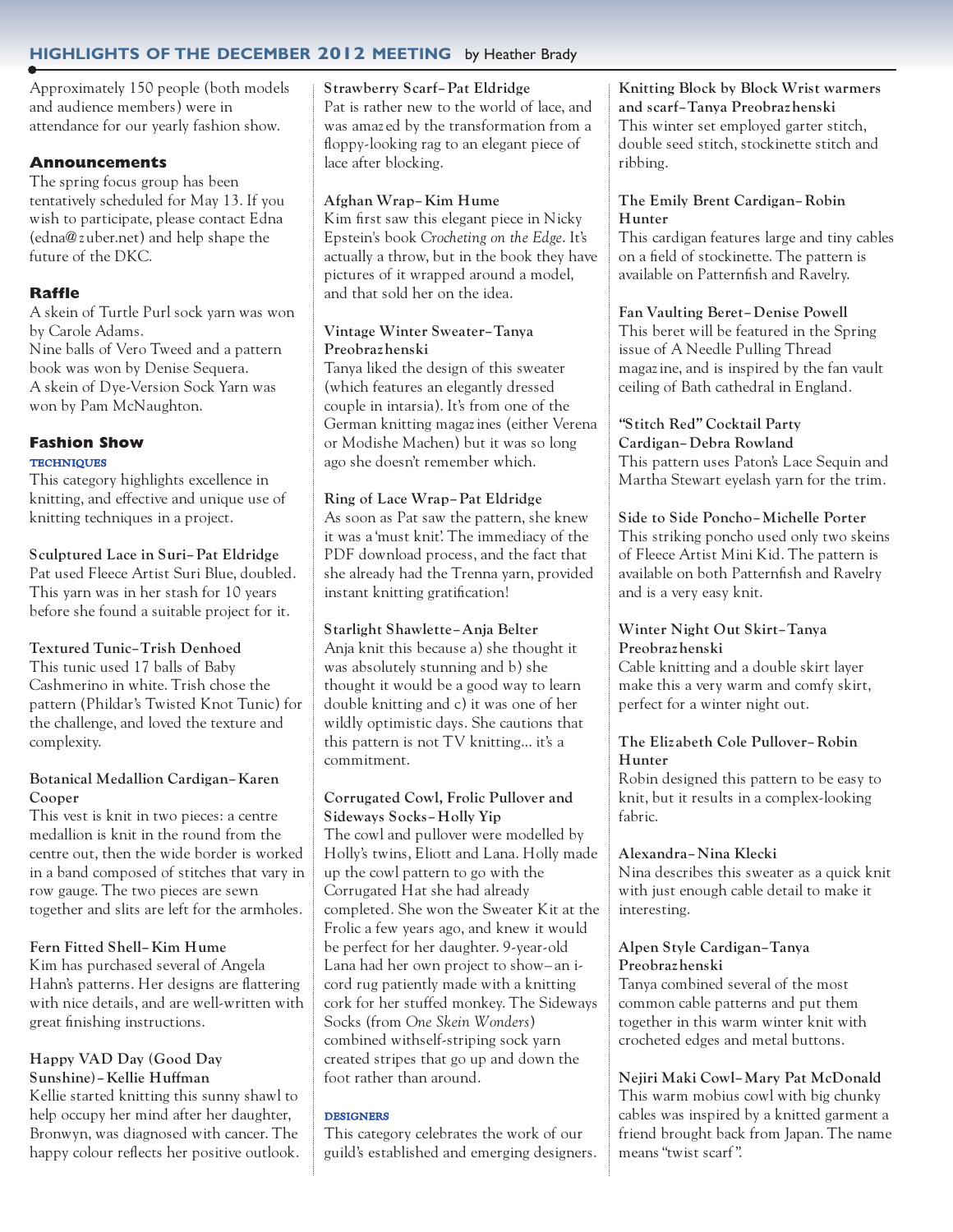## **fashion show, Continued**

#### make it your own

This category highlights garments that have been modified by the knitters to add their own personal touch.

#### **Nina's Sweater–Judy Ponsford**

Judy was unable to make it to the meeting, but her sweater was shown on the big screen. She liked the asymmetrical look of this vest pattern, but wanted sleeves, which she created from the top down.

#### **Hot Runway Vest–Trish Denhoed**

This is the same pattern as Judy's sweater, but in the original vest configuration (pattern available from Creative Yarns with yarn purchase). Trish added several inches to the vest to suit her long frame. Its unique construction allows it to be worn in many different ways.

#### **Sweater for Brittany–Irene Reed**

Irene knit this sweater (found in the 100th issue of Knitter's Magazine) for her granddaughter Brittany, who modelled it at the fashion show. She says it was

interesting to knit and is a very different look for cables.

**New York City Skyline–Debra Rowland** This original Perry Ellis design came from Vogue 1980, and was redesigned by Debra for Vogue Live in 2012.

## **Yarnflowers Cuff to Cuff–Irene Reed**

This is Sweaterkits design #1018. Irene chose this pattern because she liked the colours and the yarn. It was fun to knit from cuff to cuff.

## **Swing Cardigan–Edna Z uber**

Edna says Cabin Fever's *Need a Plus Cardigan?* book really helped her to understand pattern construction that suits her body type, piecing together elements of her favourite sweaters and adding lace panels front and back to enhance the vertical line.

**One Step Away (based on Sally Melville's Faith Jacket)–Karen Wold** Karen calls this "One Step Away" because

it's a step away from each of the designs she based this jacket on, incorporating the Yarn Harlot's one row reversible scarf stitch instead of garter, and Nancy Bush's lace edging from "Truly Trisha's Shawl".

## "not too knitty"

This category highlights the combining of two or more knitted items worn together to make a fashion statement.

**Eleanor Portal Capelet and Scarf + The Laura Evesham Beret, Scarf and Fingerless Mittens–Robin Hunter** Mary Pat modelled the striped version of this set, while Robin wore the purple version. Noro Taiyo and Knitca Wooly Warmth were used, respectively.

#### **Ipanema Summer Hat + Wave Summer Top–Cristina Simionovici**

This summery hat and top worked perfectly together. The hat pattern came from Interweave Summer 2012, and the top was from Verena Spring 2010.